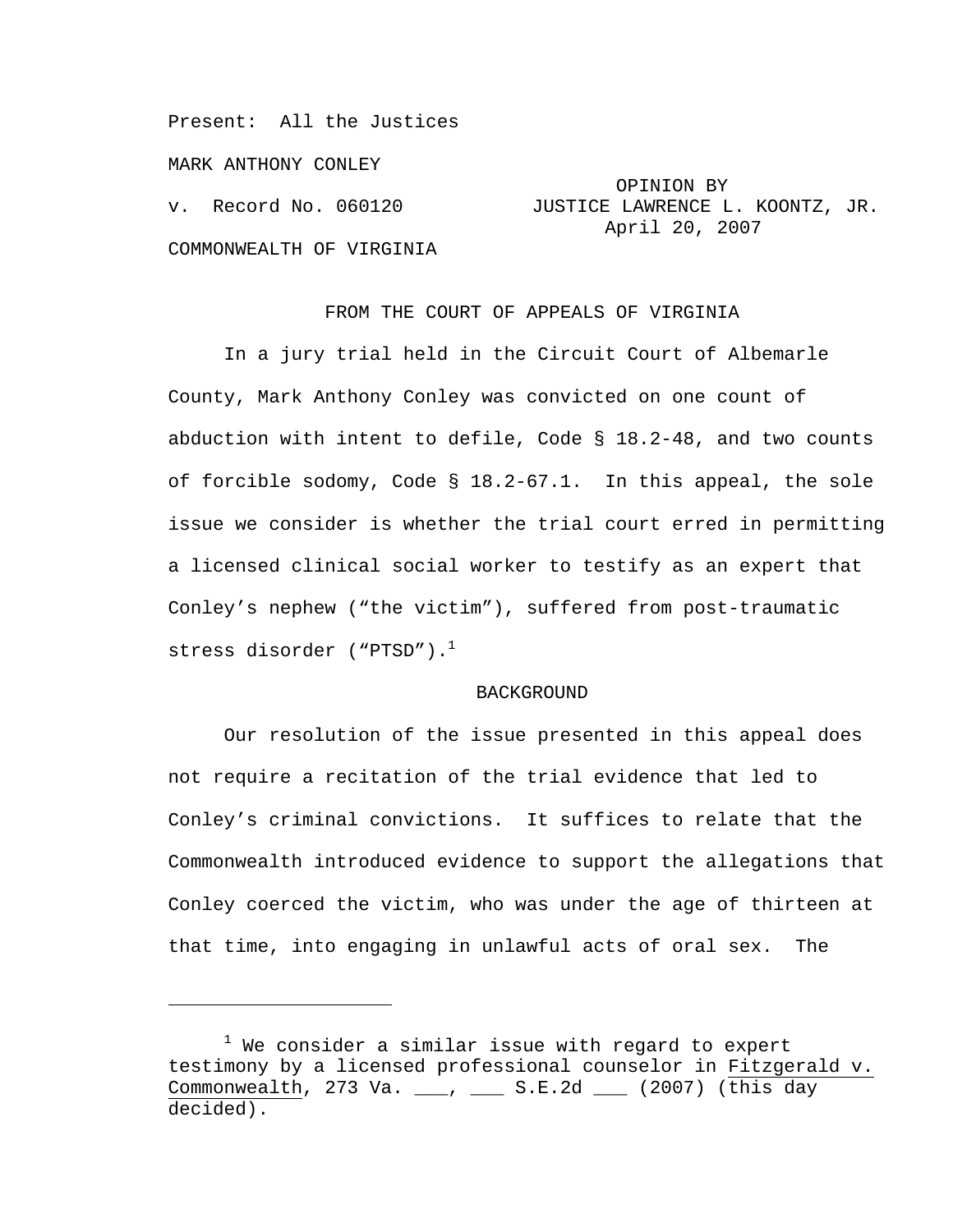focus of our analysis in resolving the issue presented is upon the challenged testimony at trial of the Commonwealth's expert witness, Anna H. Vanhoy.

Vanhoy is a licensed clinical social worker $^2$  who provided treatment services to the victim, subsequent to Conley's criminal acts, upon a referral by the child's pediatrician. Prior to trial, the Commonwealth designated Vanhoy as an expert witness who would be asked to give an expert opinion that the victim suffered from PTSD.<sup>3</sup>

 Conley filed a motion in limine to exclude Vanhoy's anticipated testimony. Conley principally asserted in the motion, and thereafter during oral argument on it, that Vanhoy

i<br>Li

 $2$  A "[s]ocial worker" is "a person trained to provide service and action to effect changes in human behavior, emotional responses, and the social conditions by the application of the values, principles, methods, and procedures of the profession of social work." Code § 54.1-3700. A "clinical social worker" is a "social worker who, by education and experience, is professionally qualified at the autonomous practice level to provide direct diagnostic, preventive and treatment services where functioning is threatened or affected by social and psychological stress or health impairment." Id.

<sup>&</sup>lt;sup>3</sup> Post-traumatic stress disorder is a recognized mental disorder by the American Psychiatric Association in the Diagnostic and Statistical Manual of Mental Health Disorders. For purposes of our resolution of this appeal, PTSD is essentially a constellation of certain characteristic symptoms that manifest subsequent to a psychologically traumatic event that is outside the range of common experience.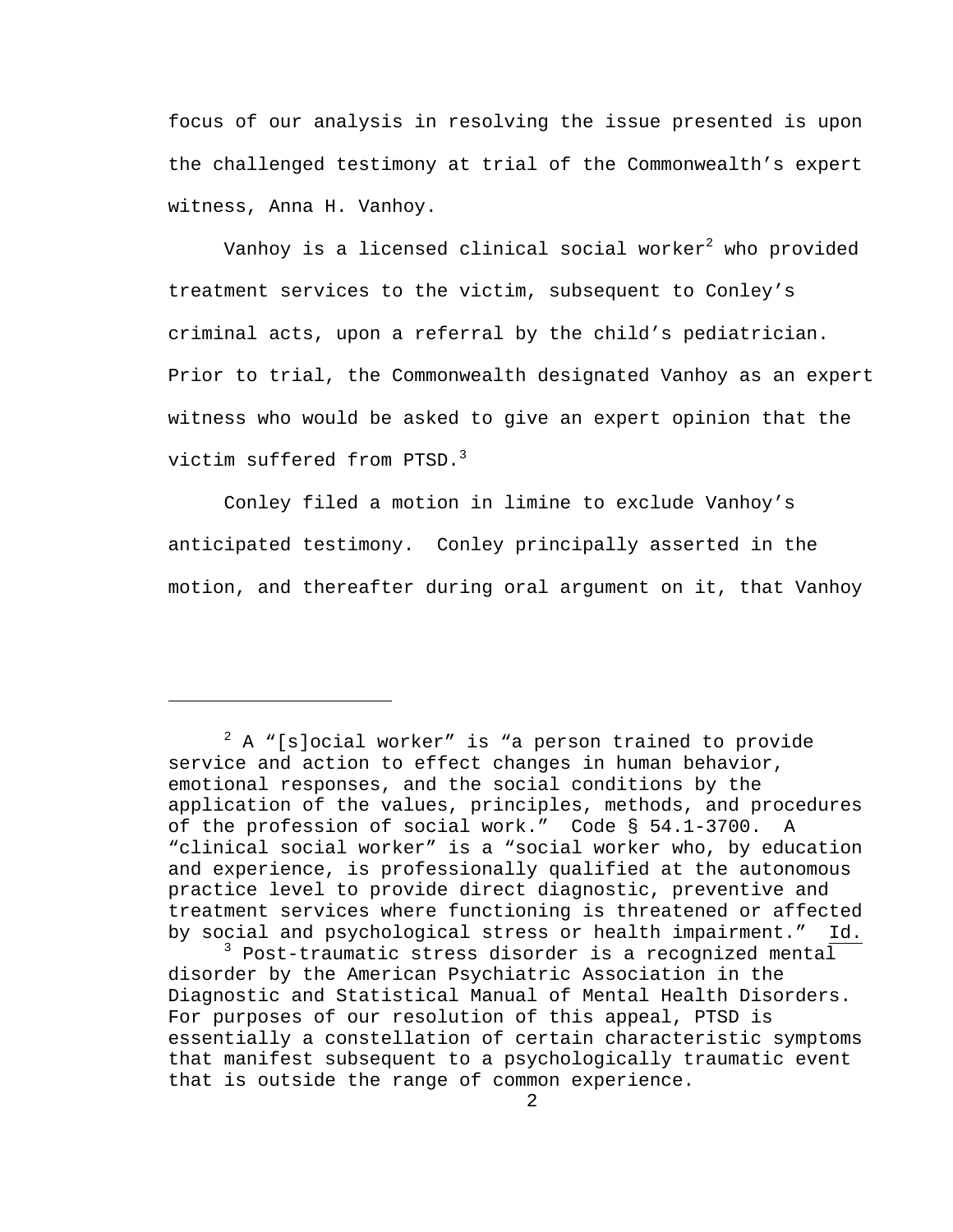was not qualified to render an expert opinion that the victim suffered with PTSD because "she's not a medical doctor."<sup>4</sup>

 In response, the Commonwealth contended that Vanhoy possessed sufficient training, experience, and knowledge to testify as an expert regarding her diagnosis that the victim suffered with PTSD. The Commonwealth conceded that Vanhoy could not give an expert opinion that the victim's PTSD was caused by sexual abuse.

 The trial court denied Conley's motion in limine, rejecting Conley's assertion that only a medical doctor may qualify to render an expert opinion regarding the diagnosis of PTSD. The trial court indicated that Vanhoy's qualification as an expert would depend on a showing that she possessed sufficient expertise in the diagnosis and treatment of PTSD.

 At trial, the Commonwealth and Conley conducted extensive voir dire of Vanhoy regarding her qualification as an expert in the diagnosis and treatment of PTSD. Vanhoy testified that currently she is a licensed clinical social worker who works with families and children as a private practice therapist. Her testimony revealed that she received a bachelor's degree in

 $\overline{\phantom{0}}$ 

<sup>4</sup> Conley also contended in the motion in limine that Vanhoy's testimony was inadmissible for lack of probative value, carried a high risk of prejudice, and would improperly address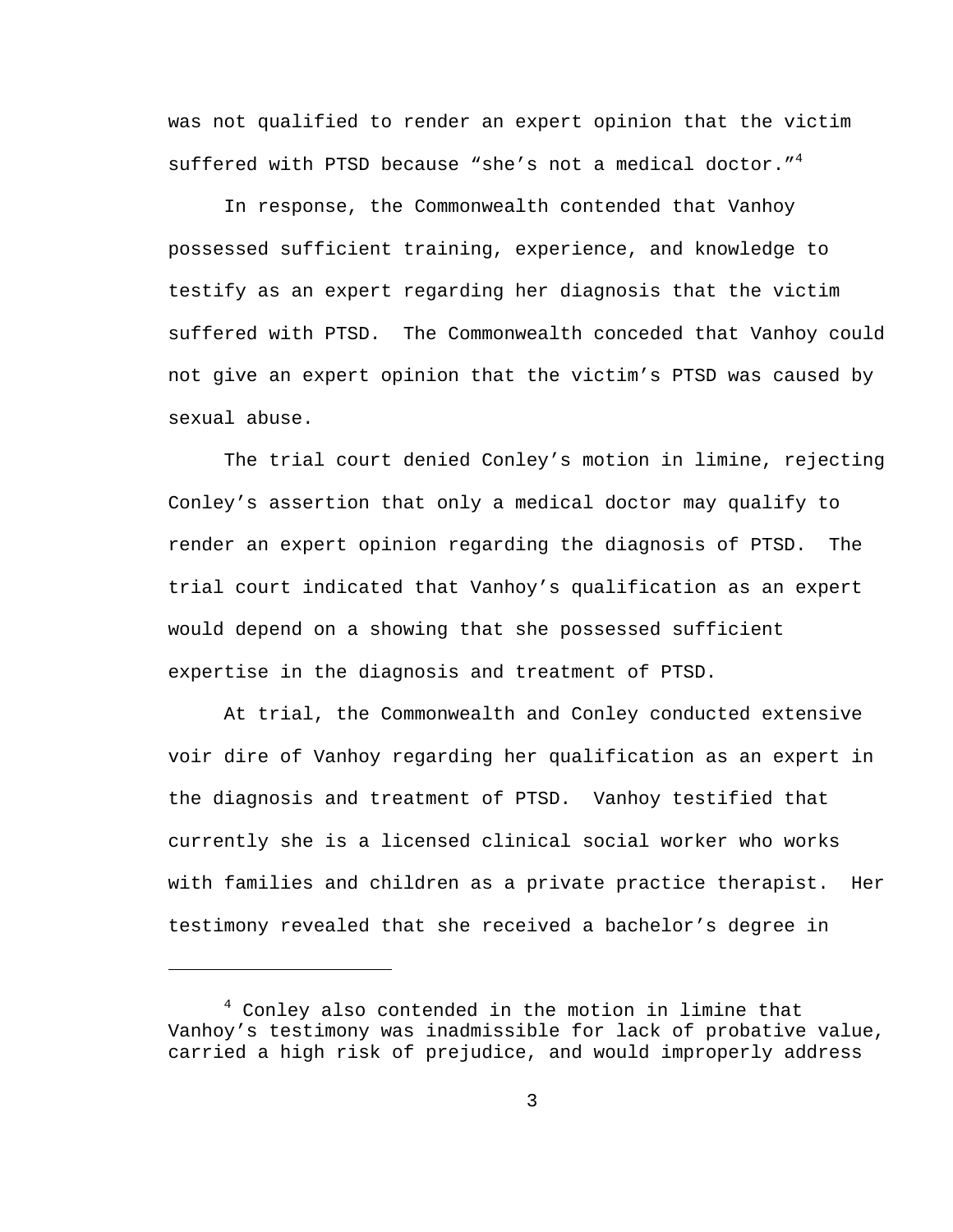psychology and a master's degree in social work, and her educational background involved "training towards making diagnos[es] of a variety of emotional disorders."

 Regarding her experience with the diagnosis and treatment of PTSD, Vanhoy testified that during graduate school she took a family violence course where PTSD was "one of the more significant diagnoses." Also during graduate school she interned at a family violence and rape crisis center where she worked with victims of sexual trauma. She estimated that over 50% of the individuals she encountered there suffered from "all stages" of PTSD.

 Vanhoy further testified that after graduate school she worked for approximately two years in a family preservation clinic. There, she performed in-home services with families and children in crisis, carrying a caseload of six families at a time. Vanhoy related that some of the children she worked with had been sexually abused or had experienced episodes of violence, and estimated that 20% of the care recipients had PTSD.

 Continuing, Vanhoy testified that she worked for approximately two and a half years as a clinical social worker

i

an ultimate issue of fact. However, these assertions are not at issue in this appeal.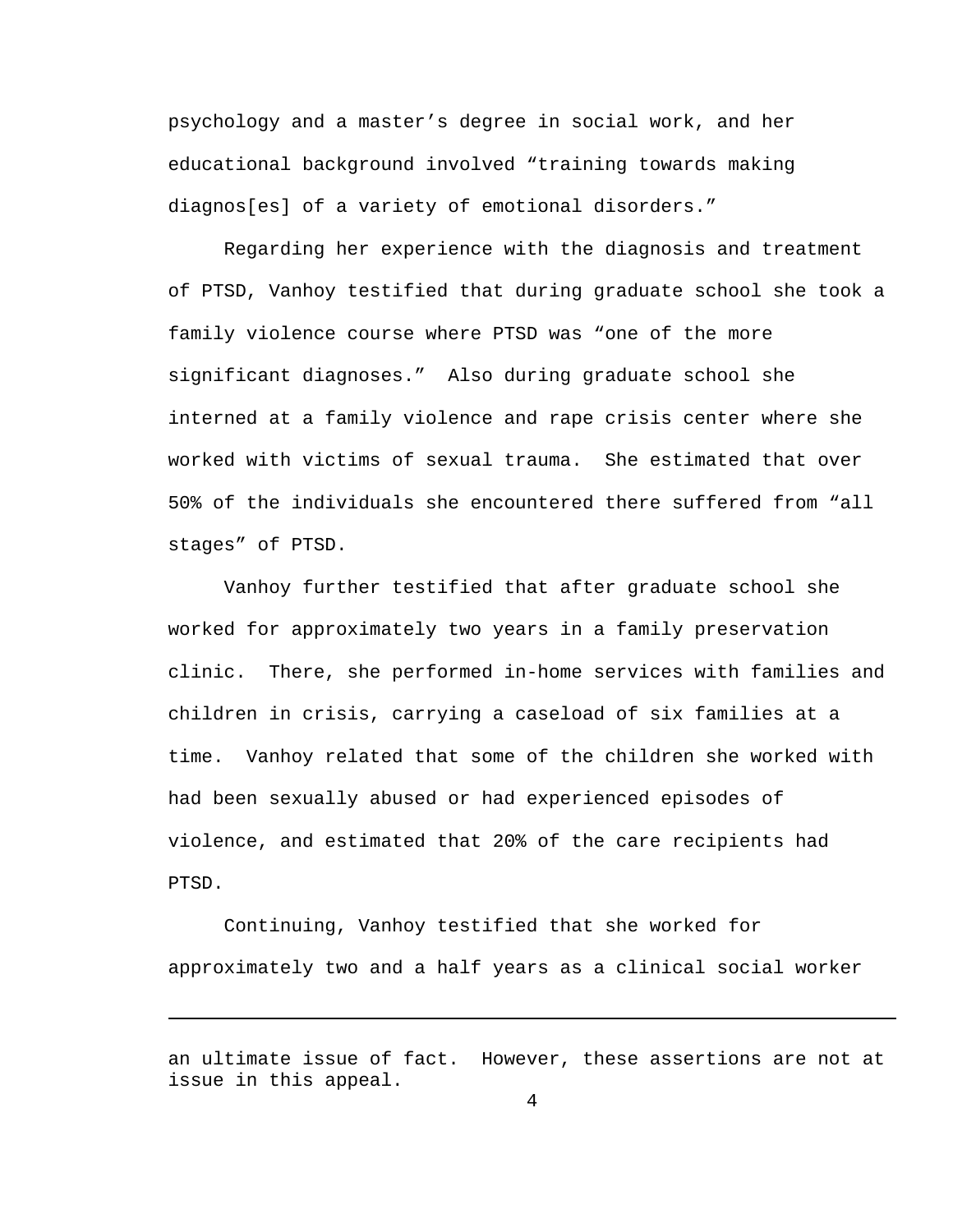at a state hospital for children and adolescents. In this setting, she provided evaluation and treatment for children who presented a large variety of psychological diagnoses. She "mainly" performed psycho-social evaluations but "also ran support groups as well as carried some individual therapy clients." Vanhoy estimated that approximately 25% of the children she treated had PTSD. Vanhoy stated, however, that since patients are often given a concurrent diagnosis where another disorder is given greater weight than PTSD, a "much greater number would have been impacted by PTSD." Vanhoy estimated that of the children she treated at the state hospital, between 50% and 75% of those were impacted by PTSD.

 Vanhoy testified that she subsequently entered private practice as a therapist. In this capacity, she worked with an adult female with chronic PTSD and a "couple" of small children who were diagnosed with PTSD. At the time of trial, Vanhoy practiced at a clinic implementing a "multi-disciplinary approach" to therapy. Vanhoy testified that in this environment she encountered issues regarding various mental disorders, but only had one patient whom she would have diagnosed with PTSD.

 Vanhoy further testified that, in addition to her work experience, she regularly reviews scholarly literature on psychology, has done a presentation on borderline personality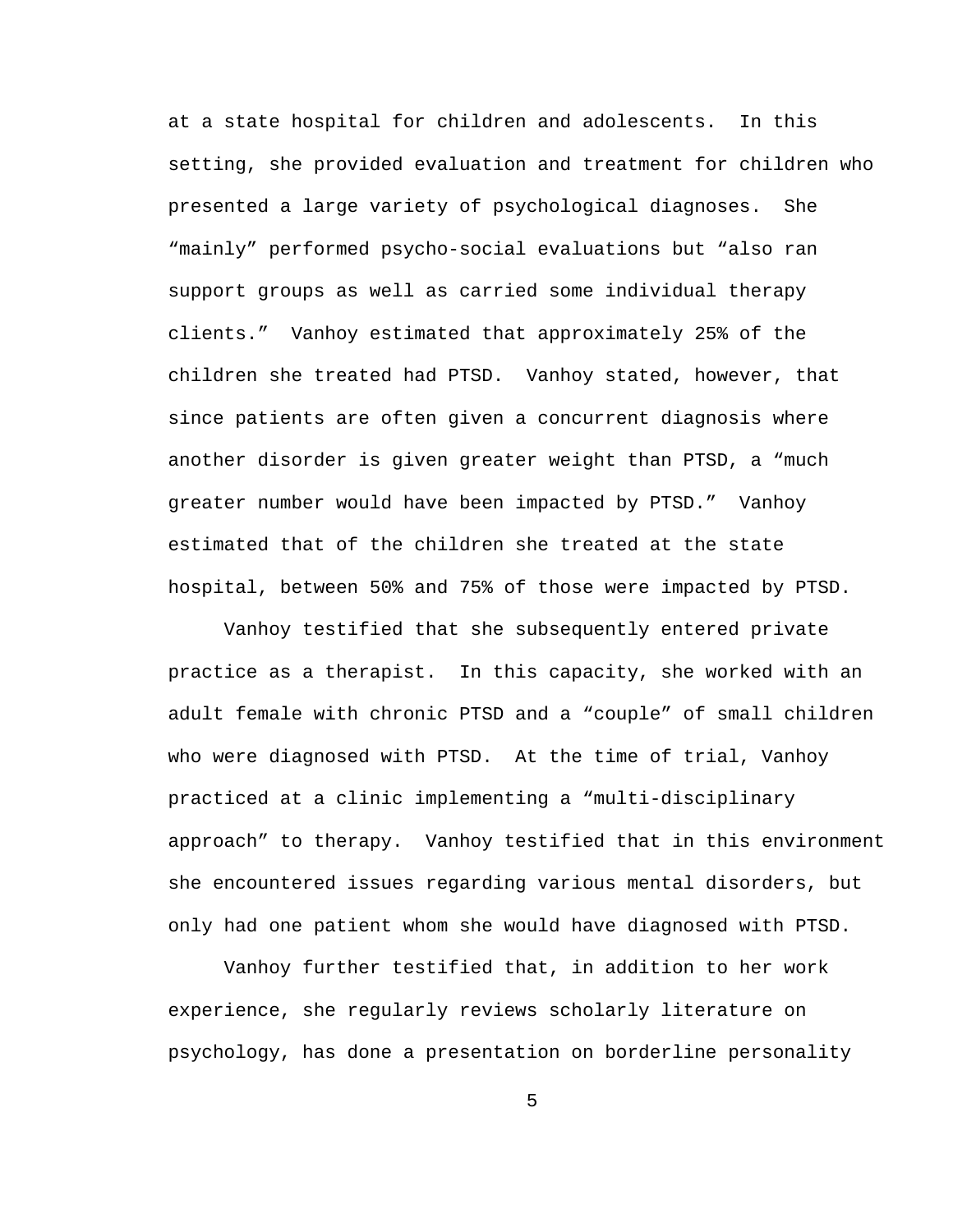disorder, and has been on the board of directors of an agency that provides services to victims of domestic violence, sexual assault, and child sex abuse.

 On cross-examination during voir dire, Vanhoy testified that she had personally diagnosed six or seven cases of PTSD during her career. Vanhoy conceded that she had never qualified to testify as an expert witness on PTSD or published any articles or scholarly works regarding PTSD, and that she cannot prescribe medication.

 At the conclusion of voir dire, the Commonwealth moved to qualify Vanhoy as an expert in the field of diagnosis and treatment of PTSD. Over Conley's objection, the trial court ruled that Vanhoy was qualified to testify as an expert regarding the diagnosis and treatment of PTSD.

 Upon direct examination during the trial, the Commonwealth elicited substantially the same testimony from Vanhoy regarding her educational background and professional experience. Vanhoy then testified regarding her treatment of the victim, recounting that she first met with him ten months prior to trial after a referral from his pediatrician. Beginning with the initial therapy session, Vanhoy recounted that she conducted therapy sessions with the victim approximately once a week and continued to do so until the time of trial.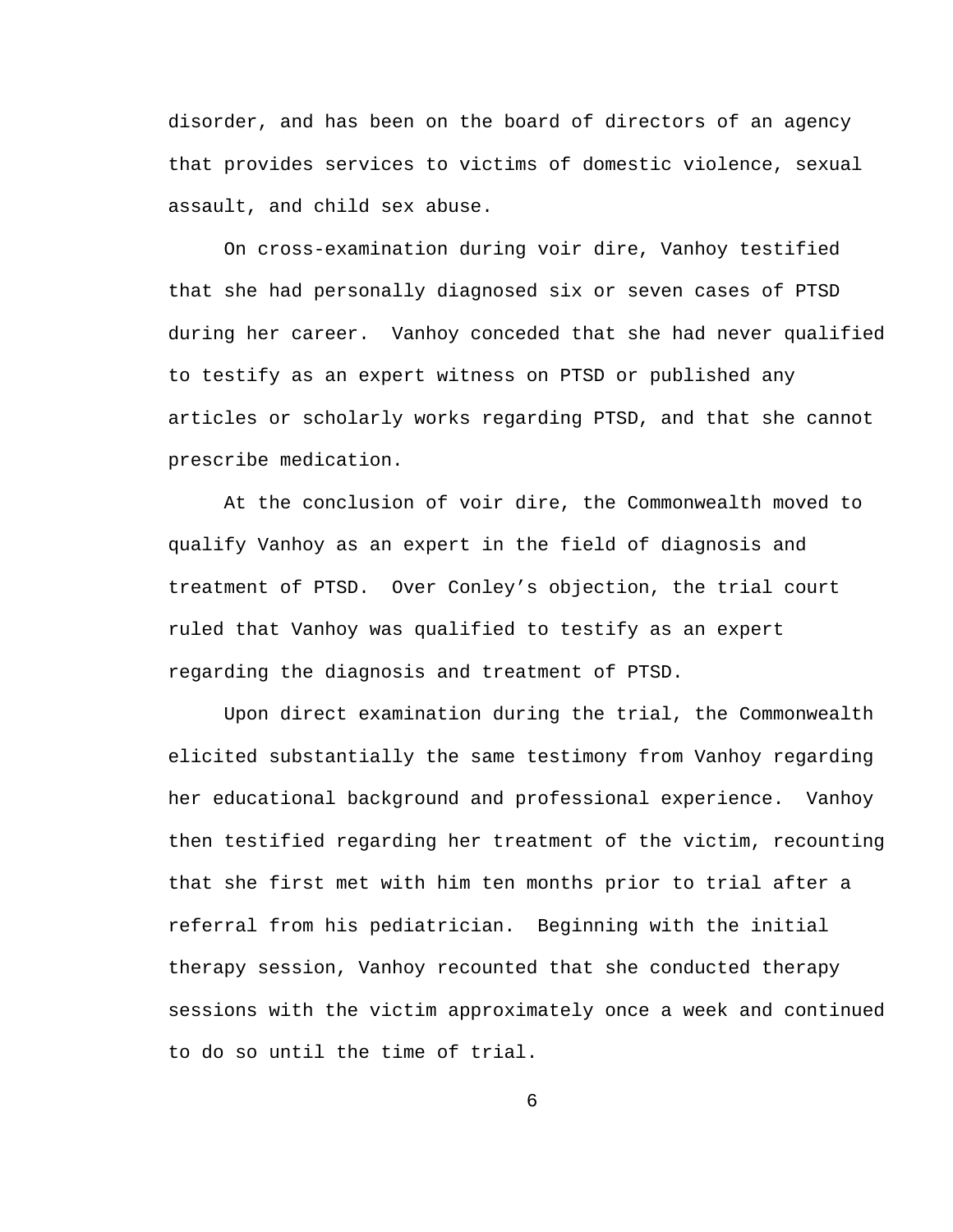Vanhoy testified that she initially diagnosed the victim with depressive disorder, but that since counseling with him over a period of time, she had "diagnosed him with [PTSD]." Vanhoy explained that PTSD is caused by a traumatic event such as "witnessing or experiencing violence, being in combat or a natural disaster," or experiencing "physical or sexual abuse." Vanhoy stated that the victim exhibited a "multitude" of the symptoms associated with PTSD.

 At the conclusion of the evidence, the jury found Conley guilty of the charged offenses. By order entered on December 16, 2005, the Court of Appeals denied Conley's petition for appeal for reasons stated in a prior unpublished per curiam opinion. Conley v. Commonwealth, Record No. 0097-05-02 (June 8,  $2005$ ). This appeal followed.<sup>5</sup> [App. 157-158].

## DISCUSSION

 Previously, we have not been called upon to address the particular issue whether a licensed clinical social worker may be qualified to render an expert opinion regarding the diagnosis of a mental disorder over the defendant's objection. Cf.

i

<sup>&</sup>lt;sup>5</sup> The Court of Appeals initially dismissed Conley's appeal because he failed to timely file a transcript or written statement of facts. Conley filed a petition for writ of habeas corpus in this Court seeking leave to file a delayed appeal to the Court of Appeals. We granted the writ and Conley proceeded to file his appeal in the Court of Appeals.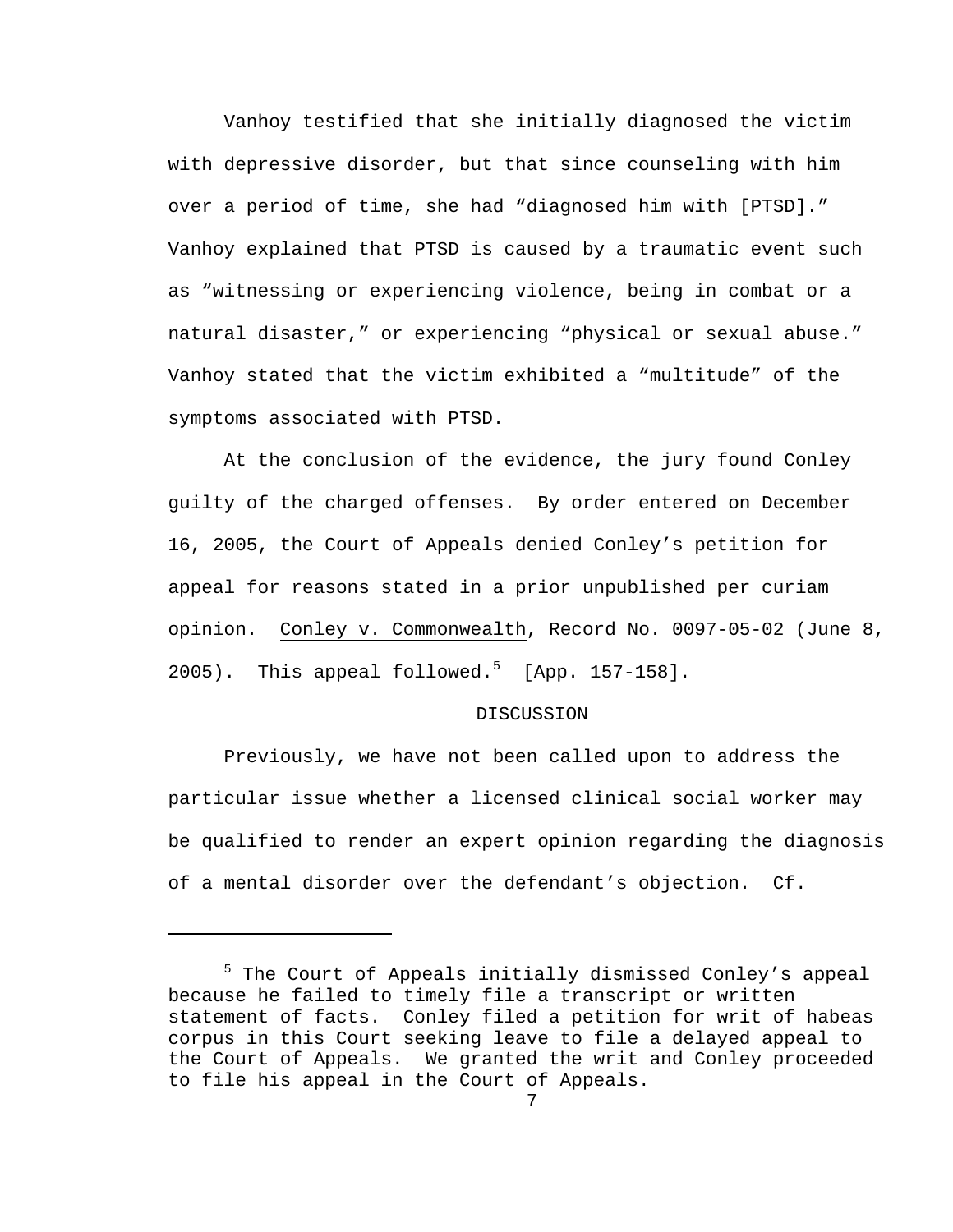Johnson v. Commonwealth, 267 Va. 53, 66-67, 591 S.E.2d 47, 54 (2004)(licensed clinical social worker, without objection, qualified as an expert regarding Dissociative Identity Disorder and borderline personality disorder). However, the general principles pertaining to the qualification of an expert witness are well-established. Generally, to qualify as an expert the witness needs only to have a degree of knowledge of a subject matter beyond that of persons of common intelligence and ordinary experience so that the witness' opinion will have value in assisting the trier of fact in understanding the evidence or determining a fact in issue. See Velazquez v. Commonwealth, 263 Va. 95, 103, 557 S.E.2d 213, 218 (2002). An expert witness may acquire the requisite knowledge of a subject matter through experience and observation in a variety of ways, including participation in a vocation, without formal training or education. See Norfolk & Western Ry. Co. v. Anderson, 207 Va. 567, 571, 151 S.E.2d 628, 631 (1966); Neblett v. Hunter, 207 Va. 335, 339, 150 S.E.2d 115, 118 (1966). Whether to permit a witness to qualify as an expert on a given subject matter is an issue submitted to the discretion of the trial court, and on appeal we will not reverse the trial court's ruling in this regard unless it plainly appears that the witness was not qualified. Atkins v. Commonwealth, 272 Va. 144, 153, 631 S.E.2d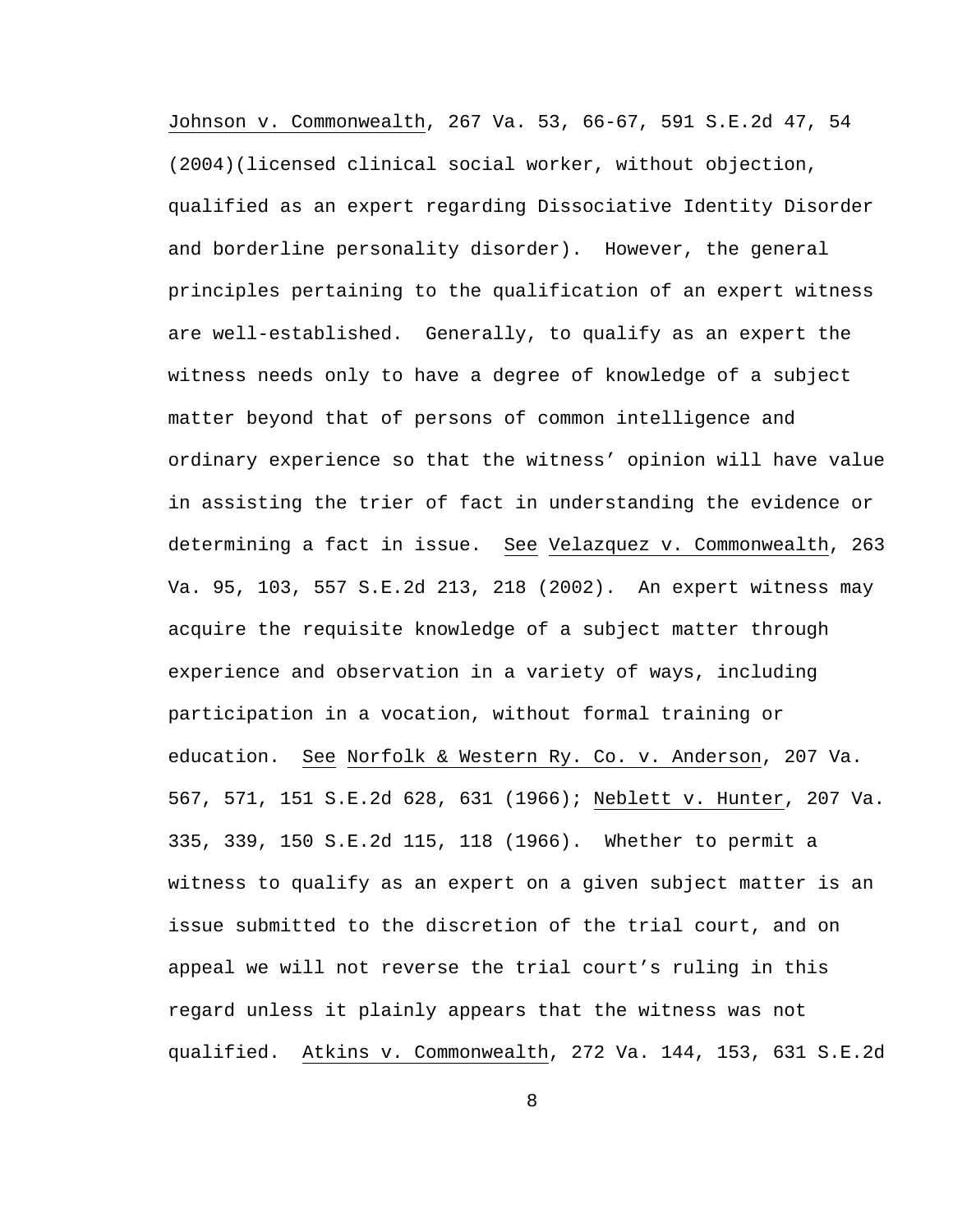93, 97 (2006); Johnson v. Commonwealth, 259 Va. 654, 679, 529 S.E.2d 769, 783 (2000).

 Notwithstanding these general principles regarding the qualification of an expert witness, Conley contends that we have established in Combs v. Norfolk & Western Ry. Co., 256 Va. 490, 496-97, 507 S.E.2d 355, 358-59 (1998), and in John v. Im, 263 Va. 315, 321, 559 S.E.2d 694, 697 (2002), that only a medical doctor may give an expert opinion regarding the cause of a physical human injury. $^6\;$  Upon this premise, Conley contends that because only a medical doctor may give an expert opinion regarding the cause of a human injury and "causation of a human injury is a component part of a diagnosis" as we stated in Combs, 256 Va. at 496, 507 S.E.2d at 358, then it necessarily follows that a non-physician may not also render an opinion regarding any medical diagnosis. Accordingly, Conley maintains that the trial court erred in qualifying Vanhoy as an expert in the diagnosis and treatment of PTSD and permitting her to give an expert opinion that the victim suffers with PTSD, regardless of any knowledge Vanhoy was shown to have gained by virtue of

i<br>Li

<sup>&</sup>lt;sup>6</sup> In John, we noted that the holding in Velazquez is limited to the unique context of permitting a sexual assault nurse examiner to render an expert opinion regarding the cause of a victim's injuries in a rape case. See John, 263 Va. at 321 n.2, 559 S.E.2d at 697 n.2.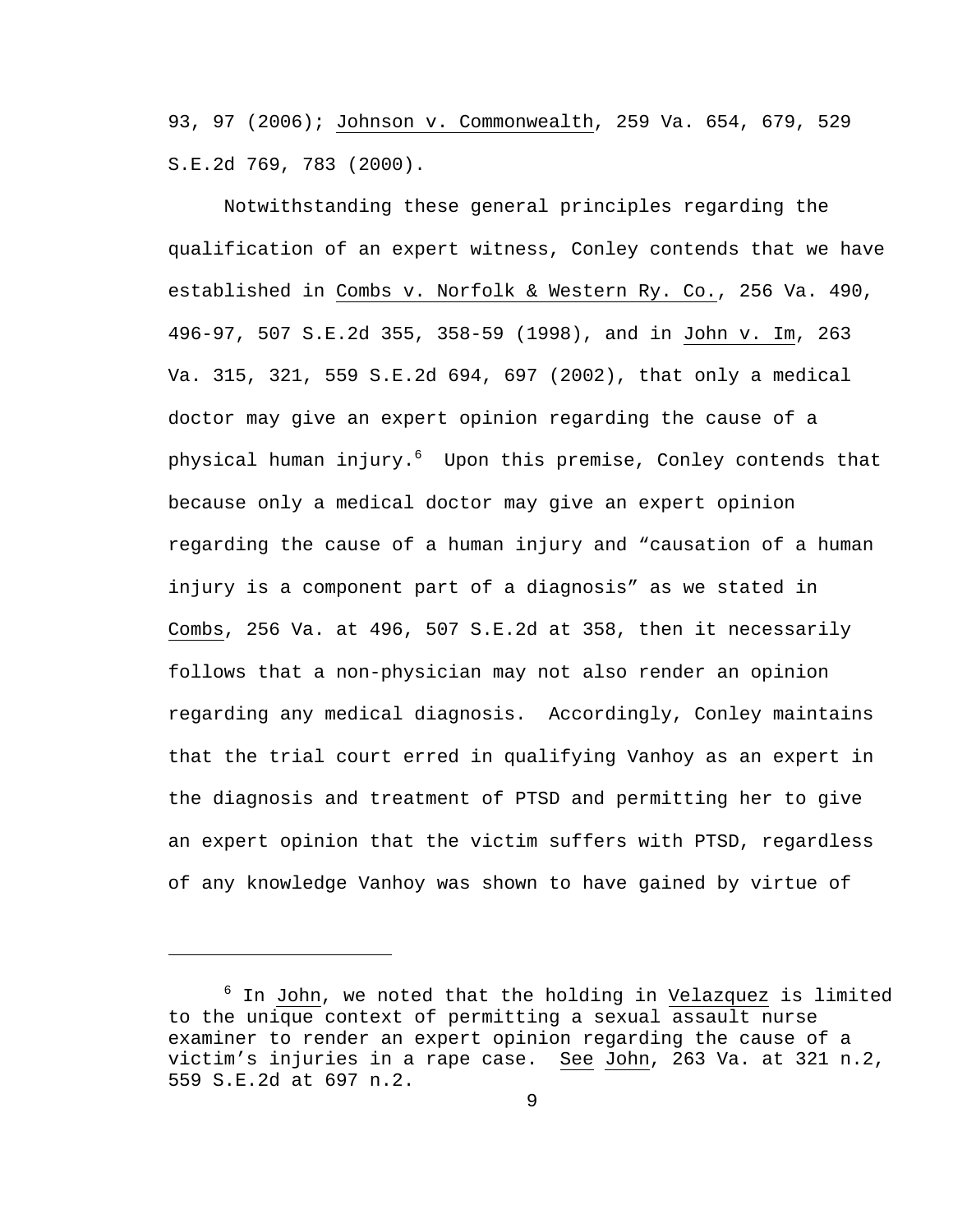her training and experience in diagnosing PTSD as a licensed clinical social worker.

 Conley's reliance upon Combs and John is misplaced. In Combs, we held that the trial court abused its discretion in permitting a biomechanical engineer to give an expert opinion regarding the cause of the plaintiff's ruptured disc. 256 Va. at 497, 507 S.E.2d at 359. Noting that "the question of causation of a human injury is a component part of a diagnosis," and that the statutory definition of the "practice of medicine" contained in Code § 54.1-2900 includes making a "diagnosis," we concluded that the question of causation of a human injury is part of the practice of medicine. Id. at 496, 507 S.E.2d at 358. Thus, we held that only a medical doctor is qualified to give expert opinion regarding the cause of a human injury. Id. at 496-97, 507 S.E.2d at 358-59.

 Subsequently, in John, consistent with our holding in Combs, we held that a licensed Ph.D. psychologist was not qualified to give an opinion that the plaintiff had suffered a "mild traumatic brain injury . . . as a result of the impact and the sudden acceleration-deceleration of her head" in a car accident. 263 Va. at 318, 321, 559 S.E.2d at 695, 697. We again reasoned that an opinion regarding the causation of a particular human injury is a component part of a diagnosis,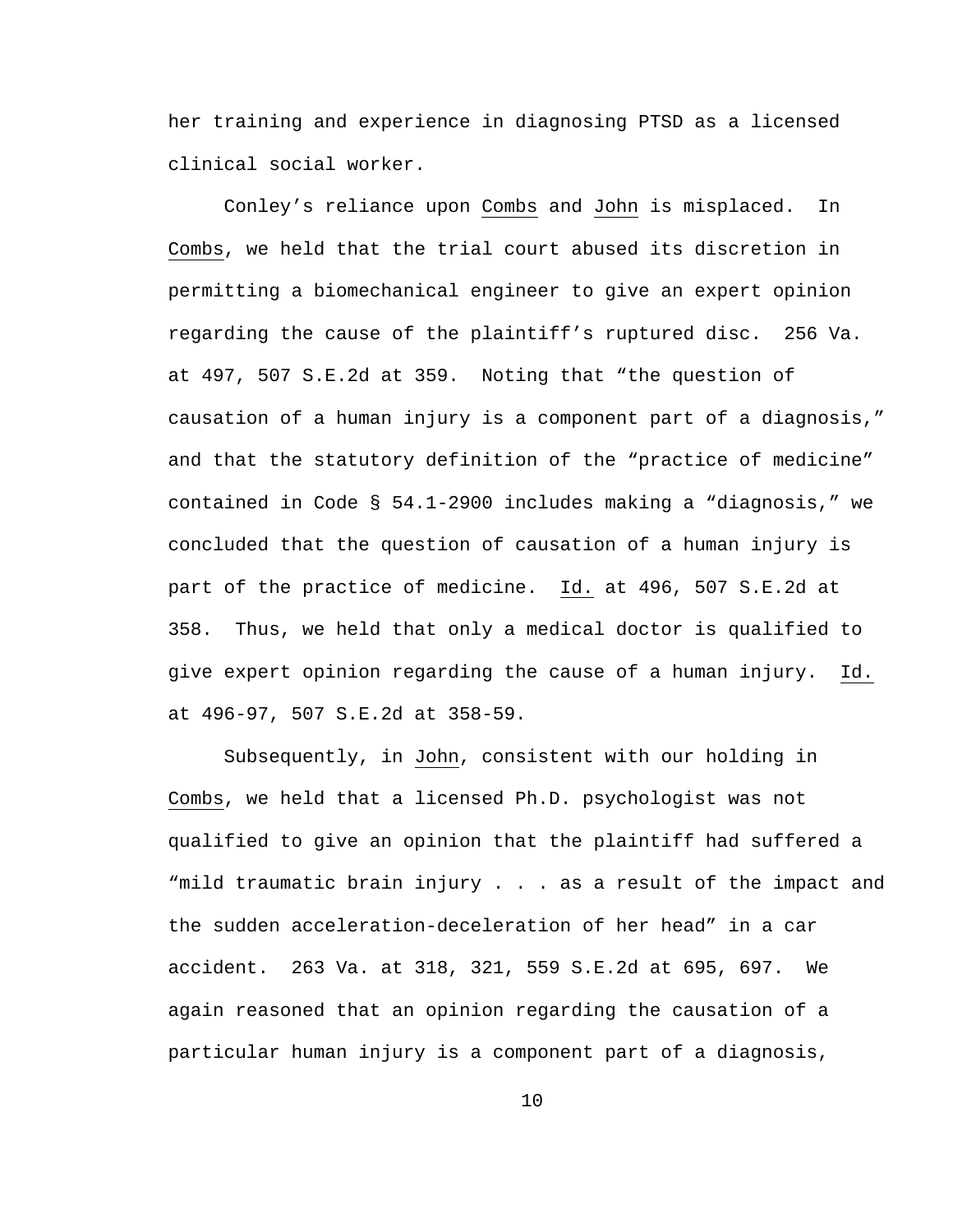which is a part of the practice of medicine, and because the psychologist was not a medical doctor, he was not qualified to give an expert opinion that the plaintiff had suffered a mild traumatic brain injury as a result of the accident. Id. at 321, 559 S.E.2d at 697.

 Combs and John initially may be distinguished factually from the present case in that those cases, unlike the present case, involve causation issues regarding physical human injuries. PTSD, while arguably a form of human injury, is a mental disorder. Moreover, we are of opinion that Combs and John do not, and were not intended to, establish a categorical rule in this Commonwealth that only a medical doctor may qualify to render an expert opinion regarding the diagnosis of PTSD or any other recognized mental disorder. See Ward v. Commonwealth, 264 Va. 648, 653, 570 S.E.2d 827, 831 (2002) (permitting testimony by a psychologist in a rape case as to the victim's mental condition). Additionally, we note that in the present case, unlike the circumstances in Combs and John, the proffered expert was not offered to testify regarding the cause of the victim's diagnosed mental disorder.

 Beyond question, the diagnosis and treatment of mental disorders is not a field of expertise reserved exclusively to medical doctors. Rather, the provision of mental health care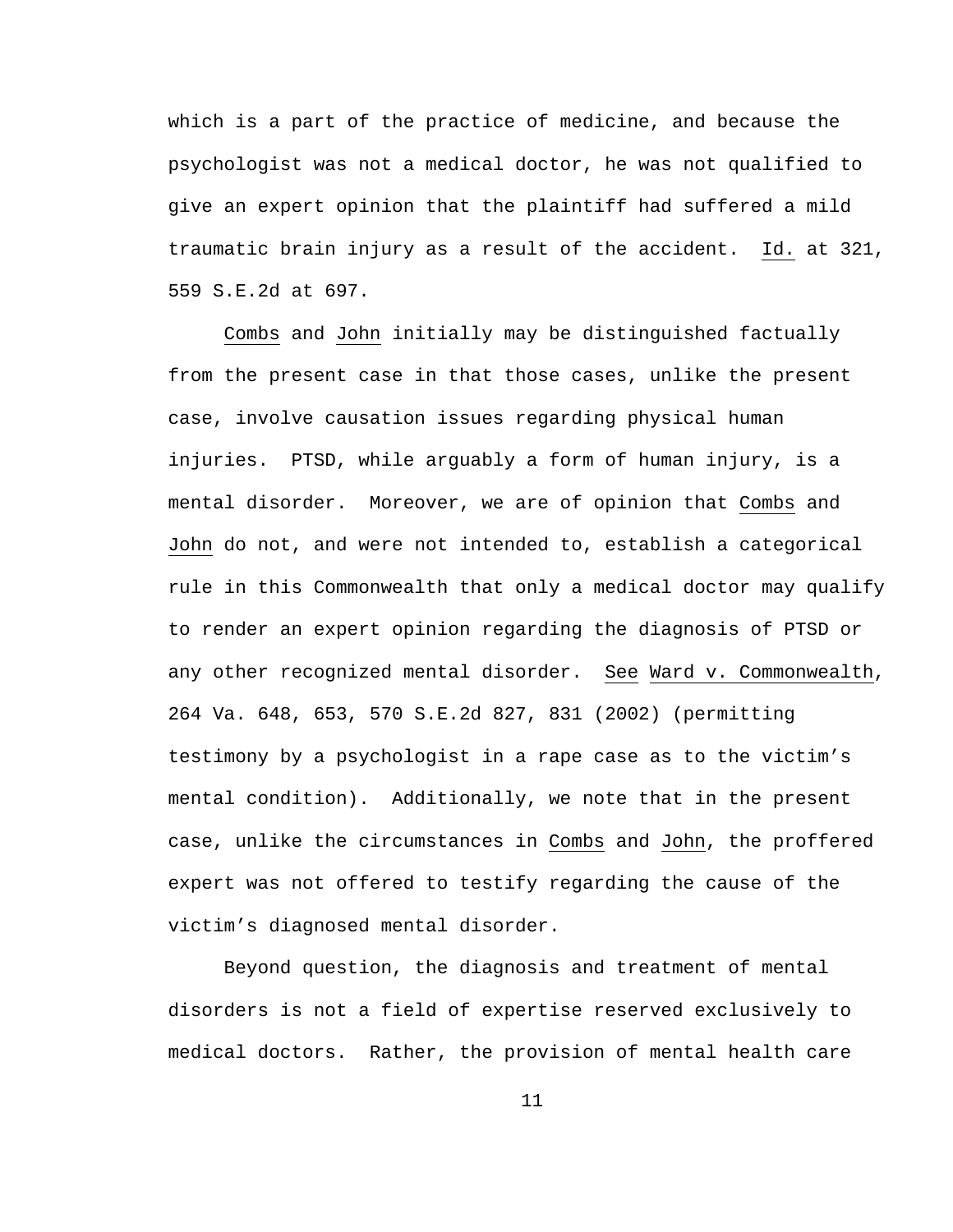frequently occurs through other professionals who are educated and trained for the specific purpose of providing therapy to those with mental disorders. See Jaffee v. Redmond, 518 U.S. 1, 15-17 (1996) ("[t]oday, social workers provide a significant amount of mental health treatment"). The particular category of mental health professionals at issue in this case pertains to clinical social workers who, under the relevant statutory scheme, in order to provide direct mental health services are required to be licensed by the Board of Social Work, a health regulatory board within the Department of Health Professions. See Code § 54.1-3706 (requiring those engaged in "the practice of social work" to be licensed); Code § 54.1-3703 ("the Board of Social Work shall regulate the practice of social work"); Code § 54.1-2400(3)(including among the general powers and duties of a health regulatory board the licensure of qualified applicants to practice within a particular profession).

 By statute, a professional attaining a license and other qualifications prerequisite to becoming a clinical social worker may "provide direct diagnostic, preventive and treatment services where functioning is threatened or affected by social or psychological stress or health impairment." Code § 54.1-3700 (emphasis added). The language of Code § 54.1-3700 clearly authorizes a licensed clinical social worker to, among other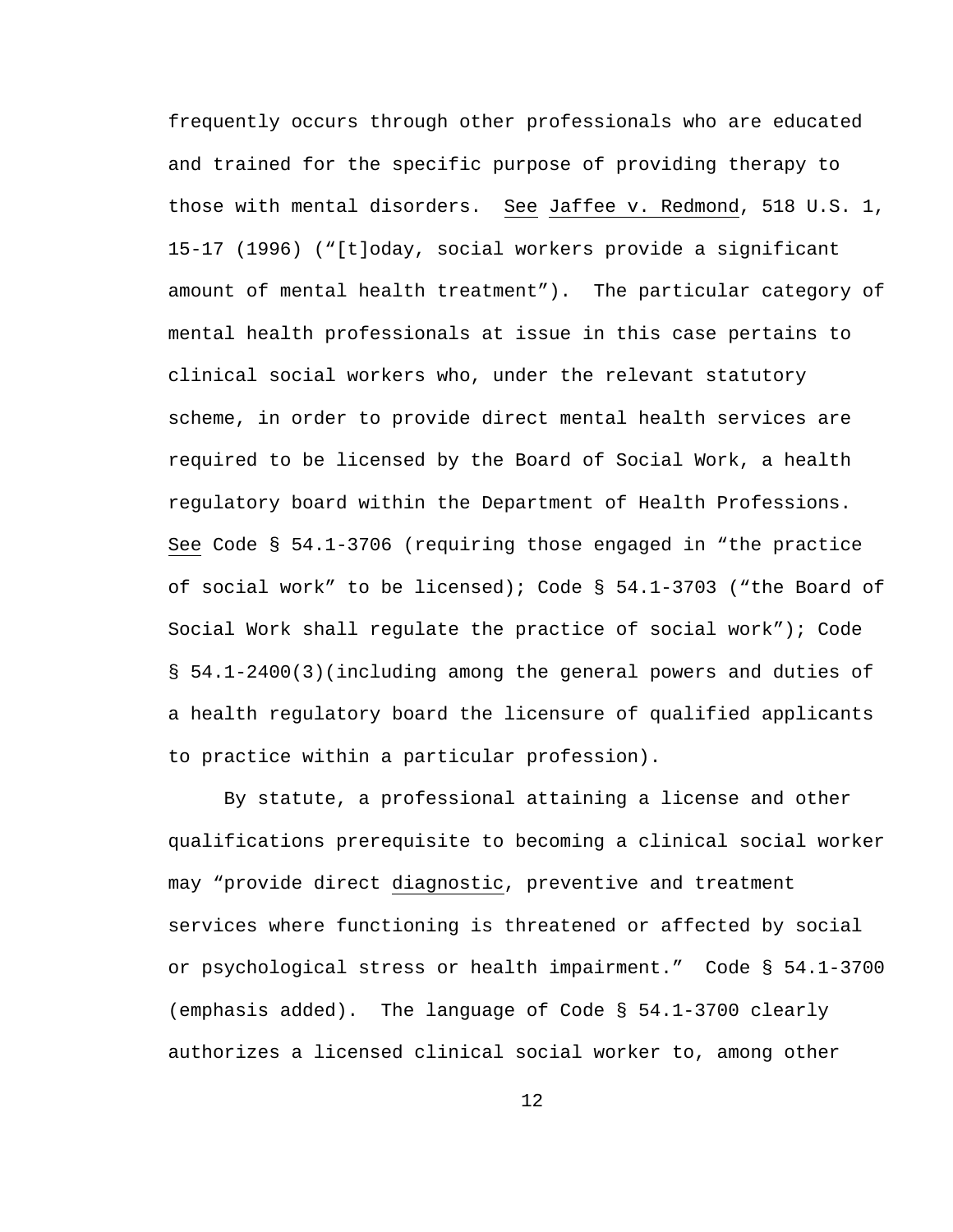things, diagnose mental disorders. Furthermore, Code § 16.1-356 authorizes licensed clinical social workers to perform competency evaluations for juveniles, an undertaking that involves making diagnoses of mental disorders and other conditions impacting mental health.

 Accordingly, we hold that licensed clinical social workers who are authorized to diagnose mental disorders by statute in appropriate circumstances, may render expert testimony regarding such diagnoses. However, it remains incumbent upon the trial court to determine whether a particular licensed clinical social worker has the skill, knowledge, and experience regarding the pertinent subject matter to qualify as an expert.

 Thus, we turn to the issue whether in the present case the trial court abused its discretion in ruling that Vanhoy qualified to give an expert opinion regarding the victim's PTSD diagnosis. The record shows that Vanhoy held a bachelor's degree in psychology and a master's degree in social work. Her graduate work as a whole involved "training towards making diagnos[es] of a variety of emotional disorders," including PTSD, with one course in particular that focused on PTSD. Vanhoy regularly reads literature pertaining to the field of psychology, including PTSD.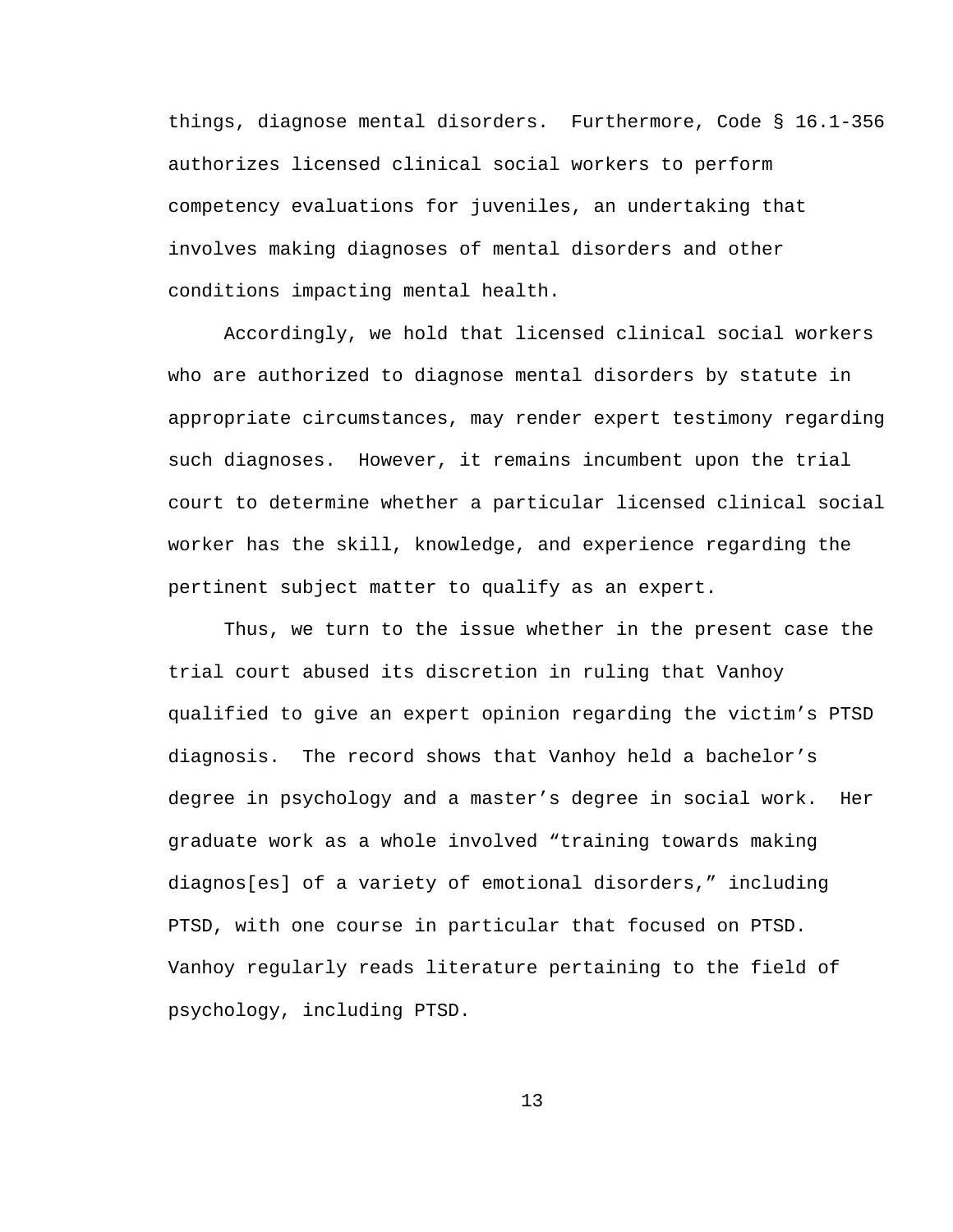Vanhoy's years of work experience reflect her focus on the treatment of children and families in crisis, although she has treated adult individuals as well. During her career she has diagnosed at least six patients with PTSD, but has worked with a far larger number of individuals in a variety of settings who had been diagnosed with PTSD.

 Vanhoy began treating the victim ten months prior to trial and met with him almost weekly up until trial. During this process, she obtained information relevant to the victim's mental condition and developed a list of symptoms from which she could make a diagnosis. She based the victim's PTSD diagnosis on the fact that he exhibited a "multitude" of symptoms of PTSD.

 The record clearly reflects that Vanhoy possessed extensive educational and occupational experience in the diagnosis and treatment of mental disorders, including PTSD. Furthermore, she personally observed and evaluated the victim's mental condition over a substantial period of time. Thus, the record supports the conclusion that the trial court did not abuse its discretion in ruling that Vanhoy qualified as an expert to give her opinion regarding the victim's PTSD diagnosis.

## CONCLUSION

 For these reasons, we hold that the Court of Appeals correctly held that the trial court did not err in allowing a